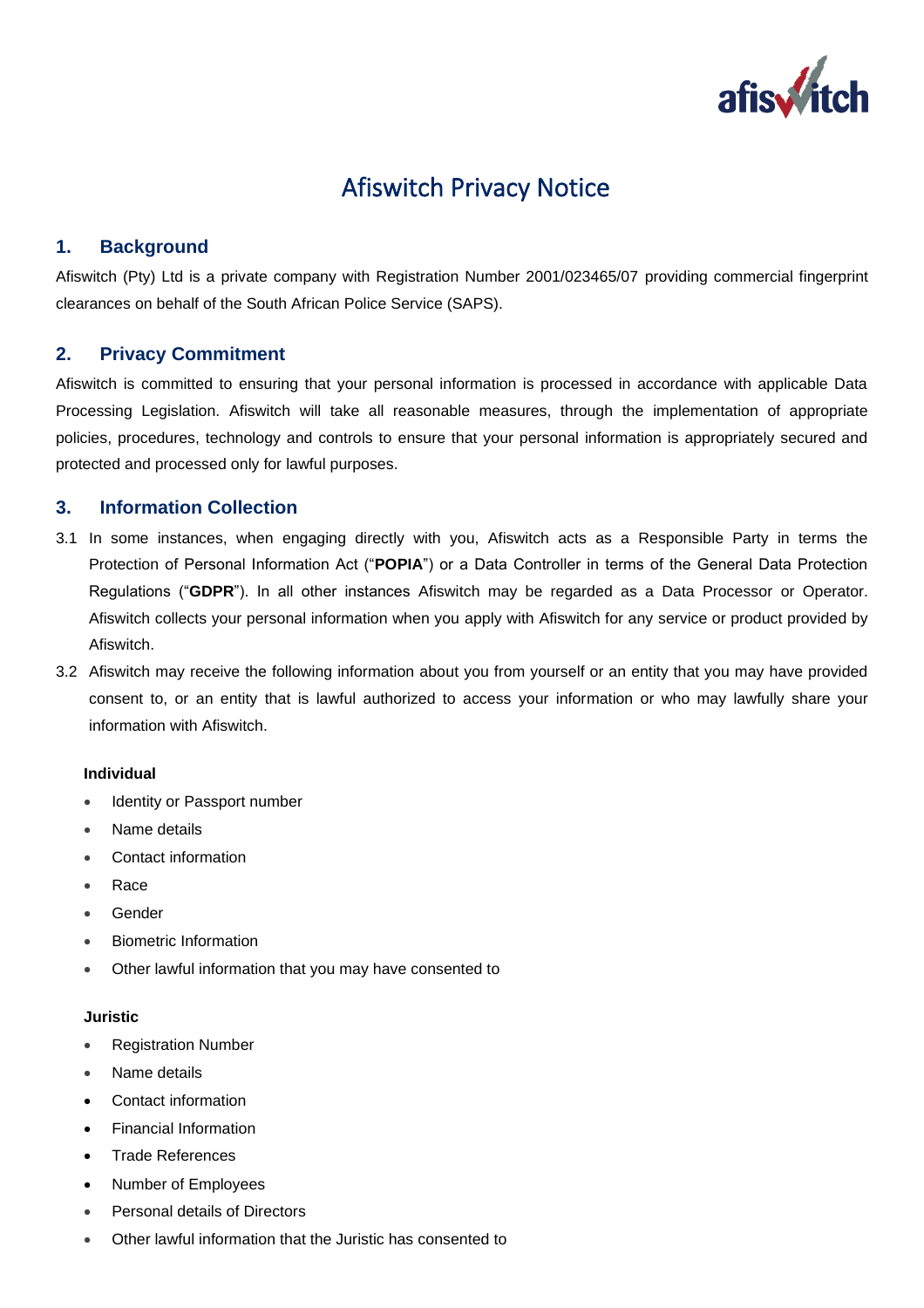

- 3.3 Afiswitch may make use of cookies, which may be placed on your computer when you both visit and or register on any Afiswitch website or product site. A cookie is a small piece of information sent by a web server to a web browser, which enables the server to collect information back from the browser.
	- 3.3.1 Afiswitch cookies may be used for the following purposes:
		- To enable certain features and functions on websites, e.g. remembering user-id, favourite channel selections, browsing and other service preferences;
		- To build up a profile of how users experience the website;
		- To improve the efficiency of Afiswitch's website;
		- To administer services to users and advertisers; and
		- To establish usage statistics.
	- 3.3.2 Most internet browsers provide users with the option of turning off the processing of cookies (please see the "help" section of the browser), but this may result in the loss of functionality, restrict use of the website and/or delay or affect the way in which it operates.
	- 3.3.3 Advertisements on the Afiswitch website may be provided by third party advertisers and their agencies. These may generate cookies to track how many people have seen a particular advertisement (or use the services of third parties to do this), and to track how many people have seen it more than once. Afiswitch does not control these third parties and their cookie policies and therefore is not responsible for the Personal Information policies (including Personal Information protection and cookies), content or security of any third-party websites linked to the Website.
- 3.4 Afiswitch may also collect information that your browser sends whenever you visit Afiswitch websites. This information may include information such as your computer's Internet Protocol ("IP") address, browser type, browser version, and the pages of the Afiswitch website that you visit, the time and date of your visit, the time spent on those pages and other statistics.

## **4. Information Use and Disclosure**

- 4.1 Use and Disclosure as per Consent provided
- 4.1.1 In terms of the Consent provided Afiswitch can use your personal information to process fingerprint verification services as requested by you.
- 4.1.2 Afiswitch will adhere to processing obligations embodied in POPIA and GDPR
- 4.1.3 Afiswitch may update your information with the personal information you provide or which is provided
- 4.1.4 Afiswitch may use the information you provide to maintain contact with you in terms of
	- Any queries that you may have lodged with Afiswitch
	- Keeping you informed about new developments on or any changes to the services you may have accessed.
- 4.1.5 Afiswitch may process your information as may be allowed in terms of POPIA.
- 4.1.6 Afiswitch may process your personal information for the provision of marketing services when requested to do so by third parties to whom you have provided consent to.
- 4.2 Afiswitch may use cookies to identify you when you access a Afiswitch website and to build up a demographic profile of its users.
- 4.3 Afiswitch may use your Personal Information
	- 4.3.1 to contact you with newsletters, marketing or promotional materials and other information or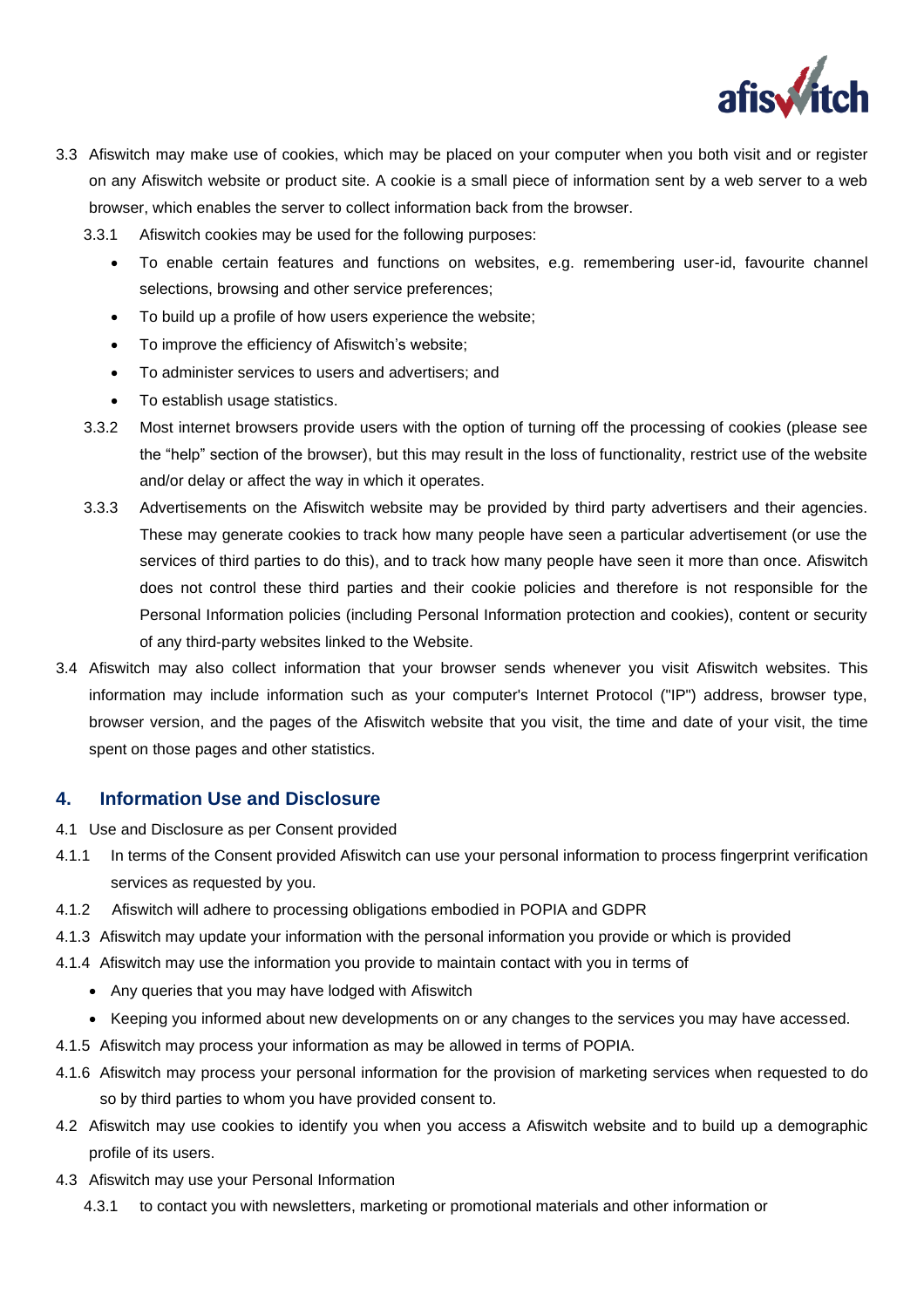

- 4.3.2 to conduct market research and surveys to enable Afiswitch to understand and determine customer location, preferences and demographics in order to develop special offers and marketing programmes, and to improve our service delivery and customer experience;
- 4.3.3 to provide additional products, services and benefits to users, which include promotions, loyalty and reward programmes from Afiswitch;
- 4.3.4 to match Personal Information with other data collected for other purposes and from other sources (including third parties) in connection with the provision, marketing or offering of products and services;
- 4.3.5 To administer contests, competitions and marketing campaigns, and personalize user experience;
- 4.3.6 To communicate advertisements involving details of Afiswitch's products and services, special offers and rewards, either to general customers, or to communicate advertisements which Afiswitch has identified as being of interest to specific users (this includes but is not limited to upselling, cross selling and telemarketing);
- 4.4 In relation to particular products and services or user interactions, Afiswitch may also specifically notify users of other purposes for which personal information is collected, used, or disclosed.
- 4.5 Users have a choice to withdraw consent for receiving marketing or promotional materials/communication from Afiswitch. Users may contact Afiswitch Information Officer: [informationofficer@afiswitch.com](mailto:informationofficer@afiswitch.com) to request the withdrawal.
- 4.6 Once Afiswitch receives confirmation that a user wishes to withdraw consent for marketing or promotional materials/communication, it may take up to 30 (thirty) business days for the withdrawal to be effected. Therefore, users may continue to receive marketing or promotional materials/communication during that period of time. In may be noted that even upon withdrawal of consent for the receipt of marketing or promotional materials, Afiswitch may still contact users for other purposes in relation to the products and services accessed by users or subscriptions to Afiswitch.

## **5. Cross Border transfer**

- 5.1 Afiswitch may transfer your personal information to another country for storage and processing provided that the country has equivalent or better data protection laws in order to adequately protect your personal information.
- 5.2 Afiswitch shall transfer your personal information on a processing request originating from a Afiswitch Client located outside of the Republic of South Africa, should you have consented to such processing or if the processing is in accordance with relevant Data Processing legislation.

## **6. Information Retention**

- 6.1 Afiswitch will retain your personal information in accordance with any retention legislation relating to such personal information.
- 6.2 Personal Information including but not limited to Biometric information will be retained with your consent for as long as you may require the use this information or the information is to be used for your benefit.
- 6.3 In the absence of any legislation governing a particular type of personal information, Afiswitch shall retain such information for a period of 30 (thirty) years unless (i) you have consented to a longer retention period or (ii) you request the deletion of such personal information, provided that there is no lawful reason for which such personal information must be retained by Afiswitch.
- 6.4 After 30 (thirty) years your personal information shall be de-identified and archived for audit and investigation purposes.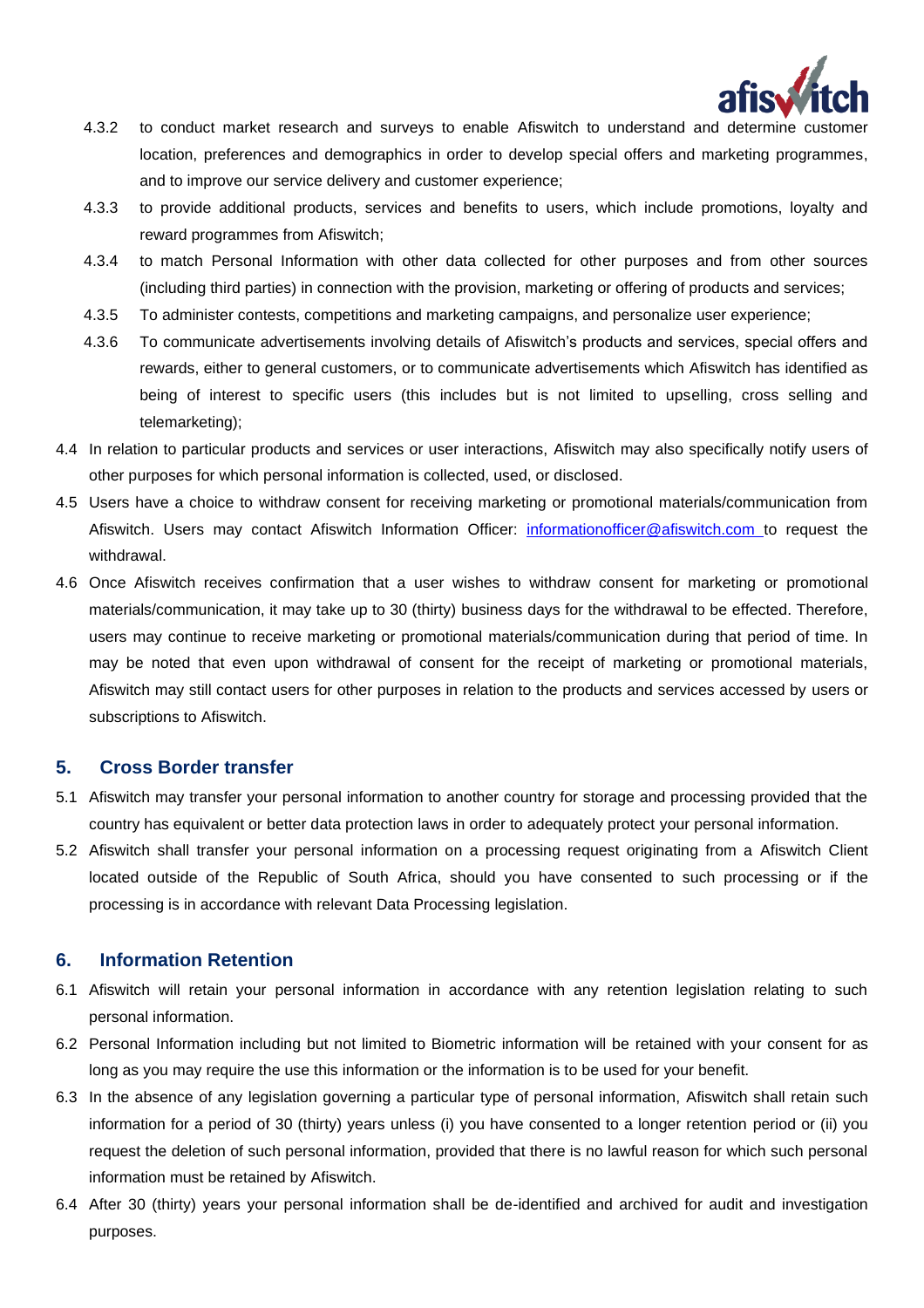

6.5 You may request the deletion of your personal information as per 7.2

# **7. Your rights in terms of your personal information use and disclosure**

#### **7.1 Right to access your personal information:**

You may request, free of any charge, for Afiswitch to confirm if Afiswitch has personal information on you.

- To lodge a request to determine if your personal information is available at Afiswitch, you should email a completed **Form C Request for Access to Record of Private Body**  [available on the Afiswitch Website] to [informationofficer@afiswitch.com](mailto:informationofficer@afiswitch.com) alternatively you may email Afiswitch at [informationofficer@afiswitch.com,](mailto:informationofficer@afiswitch.com) so that the Information Officer can send you the **Form C Request for Access to Record of Private Body** to complete.
- You will be required to provide proof of identity as may be determined by Afiswitch and to follow Afiswitch procedures related to the request.
- The Afiswitch Information Officer will direct the request, once received, to the relevant Afiswitch department to determine if there is any personal information on you.
- The Afiswitch Information Officer will require the relevant Afiswitch Department to communicate with you regarding the following
	- If a fee is payable, arrange with you as to the payment process.
	- The most secure method to provide the information to you.
- The process to execute the request may take up to 20 business days to complete.

#### **7.2 Right to challenge and correct the accuracy of your personal information:**

You may request, free of any charge, for Afiswitch to correct the accuracy of their Personal Information as held by Afiswitch or to delete this information if Afiswitch is no longer authorized to retain such information.

- To lodge a challenge to the accuracy of the Data Subject's personal information, you must e-mail a completed Personal Data Corrections form [available on the Afiswitch Website] to [datacorrections@afiswitch.com](mailto:datacorrections@afiswitch.com) alternatively you may e-mail Afiswitch at [datacorrections@afiswitch.com](mailto:datacorrections@afiswitch.com) so that Afiswitch Data Corrections Department can send you a Personal Data Corrections form to complete. When the Personal Data Corrections form is received by the Afiswitch Data Corrections Department, the Department shall:
	- Log the Personal Data Correction request
	- **.** Investigate the request with the source of the Personal Information
	- Resolve the request in accordance with the response from the data source
- In the instance of a request for Deletion, such a request received by the Afiswitch Data Corrections Department will refer the request to the Afiswitch Information Officer for consideration, and will respond to the Data Subject on the outcome of the consideration.
- The request, once received, will be executed within 20 business days from the date received.